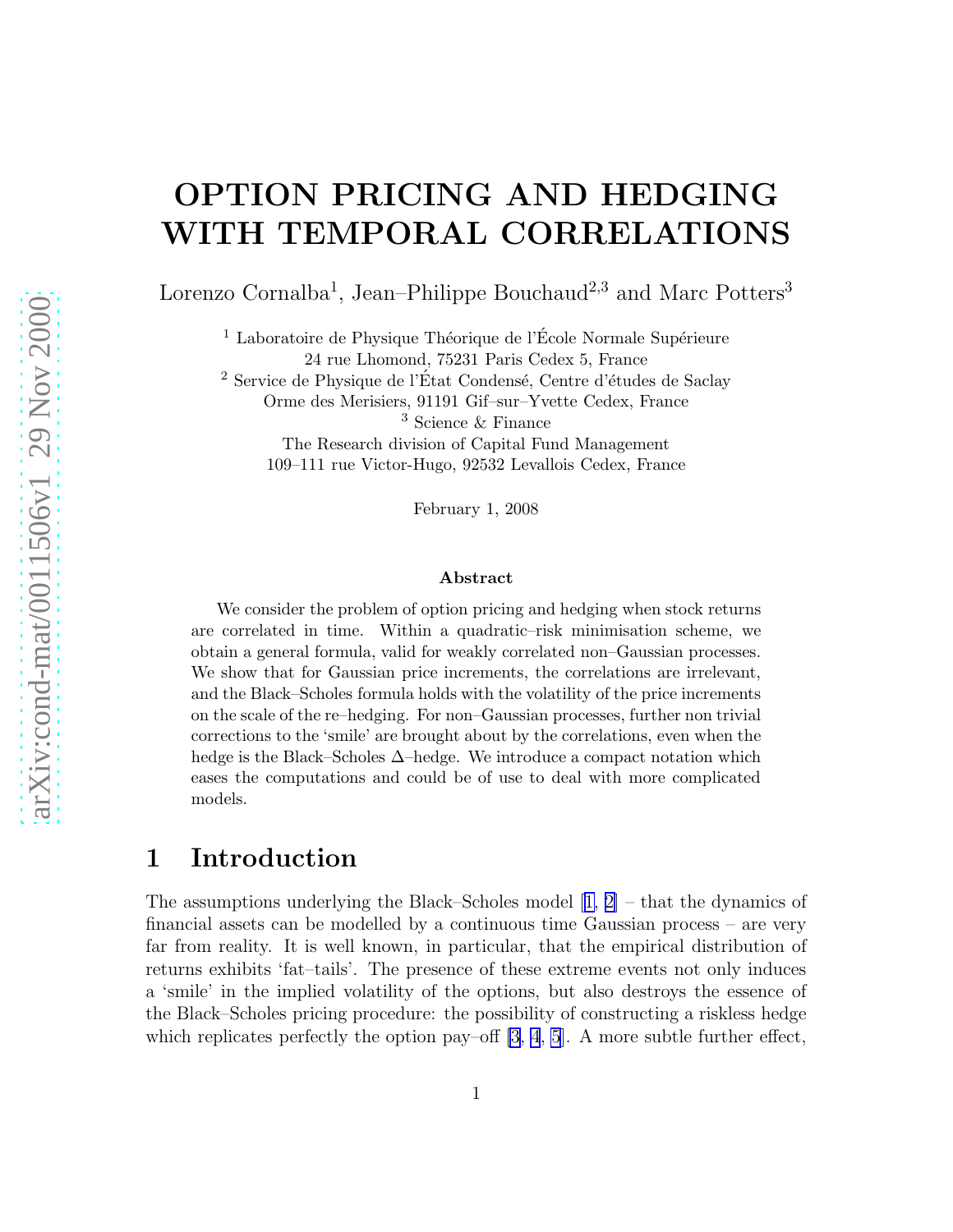completely discarded by the standard Black–Scholes model, is the presence of small, but significant, temporal *anticorrelations* in the series of stock returns. Correspondingly, the variance of the  $N$ -day distribution of returns is smaller than N times the variance of the daily distribution (see e.g. [[6\]](#page-15-0)). On other financial assets, such as stock indices, one observes the opposite effect of weak positive correlations. The order of magnitude of these correlations or anticorrelations is 10% from one day to the next. These correlations lead, in principle, to the possibility of statistical arbitrage. However, one should also take into account transaction costs which significantly reduce the possibility of using these correlation in practice [[5](#page-14-0)]. In other words, the presence of transaction costs allow the existence of non zero correlations, which can be significant and therefore must be dealt with consistently in the context of option pricing.

What is the influence of these correlations on the price of an option and on the corresponding hedging strategy? The aim of this paper is to provide a general answer to this question within a quadratic risk minimization sheme, in the case where these correlations are small  $\frac{1}{1}$  (which is, in most cases of interest, amply justified), with only very few assumptions on the actual distribution of returns. We calculate the first order corrections both to the price and optimal hedge. In the Gaussian case, we find that the effect of correlations can be compensated by a change in the hedging strategy and therefore options should be priced using the standard uncorrelated Black–Scholes model <sup>2</sup> . The correct volatility to be used is the one measured on the time scale of the rehedging, and not the one corresponding to the terminal distribution – *i.e.* corresponding to the maturity of the option. In other words, the 'risk–neutral' measure that one should use to price derivatives is simply an uncorrelated Gaussian measure with the same elementary variance. These conclusions are not valid if one considers a process for which the underlying distribution is non–Gaussian. One then finds contributions to the option prices which depend in general on the strength of the correlations, and on the higher moments of the distribution (in particular on the kurtosis). The corrections to the option price also depend on the past history of the price–increments of the underlying. The detailed analysis of a specific example shows, in particular, that anticorrelations change the effective kurtosis to be used when computing 'smile' corrections to the options prices. In general, the correct kurtosis to be used is neither the local nor the global one, but some effective kurtosis which depends on the strength of the correlations.

<sup>&</sup>lt;sup>1</sup>Thegeneral correlated Gaussian case was considered in [[3\]](#page-14-0), and leads to rather complex formulae for which no simple interpretation was given.

<sup>&</sup>lt;sup>2</sup>This can be easily seen within a Black–Scholes framework: see Appendix.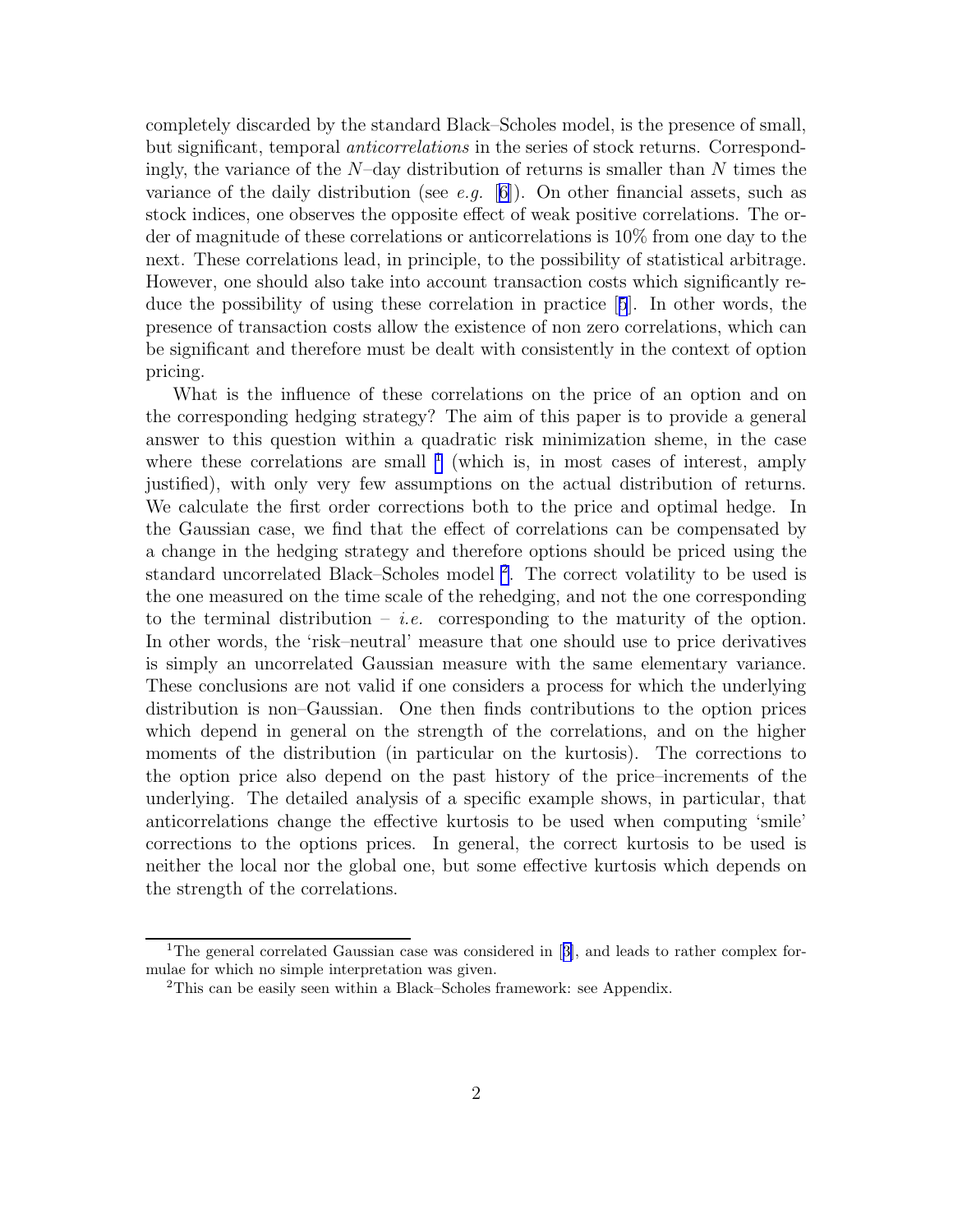### <span id="page-2-0"></span>2 General setting

Our starting point is the global wealth balance approach discussed in [\[3](#page-14-0), [5](#page-14-0)]. We set, for simplicity, the interest rate to zero, and consider a discrete time model with time interval  $\tau$ , within which no rehedging takes place. The global wealth balance at time  $T = N\tau$  for the writer of the option reads

$$
W = \mathcal{C} + H - \Theta,
$$

where C is the option premium,  $\Theta$  is the pay–off of the option, and H is the result of the hedging strategy

$$
H = \sum_{n=0}^{N-1} \phi_n \Delta_{n+1}.
$$
 (1)

In equation (1),  $\Delta_{n+1} = x_{n+1} - x_n$  denotes the change of the price x of the underlying asset between time n and  $n+1$ , and  $\phi_n$  is the amount of underlying in the portfolio at time  $n^3$ .

In incomplete markets, the price of an option is not unique since a risk–premium should be added. However, a convenient framework is the risk minimisation scheme proposed in [\[3](#page-14-0), [4](#page-14-0), [5](#page-14-0)], that fixes both the price and strategy  $\mathcal{C}$ ,  $\phi_n$  so as to minimize the total risk  $\mathcal R$  associated to option writing, which we simply define as

$$
\mathcal{R}^2 = \left\langle W^2 \right\rangle,
$$

where  $\langle \ldots \rangle$  is an average over the objective probability at time 0. Minimizing with respect to  $\mathcal C$  fixes the price of the call option to be

$$
\mathcal{C} = \langle \Theta - H \rangle. \tag{2}
$$

If, on the other hand, we minimize  $\mathcal{R}^2$  with respect to  $\phi_n$ , we obtain an equation implicitly determining the optimal strategy  $\phi_n^*$ , equation that reads, for  $0 \leq n < N$ 

$$
\langle \Delta_{n+1} (\Theta - H) \rangle_n = C \langle \Delta_{n+1} \rangle_n \tag{3}
$$

The notation  $\langle \ldots \rangle_n$  in the above equation means that the average (again over the objective probability) is performed at time  $n - i.e.$  with all the information available at this instant of time. This notation turns out to be very powerful, and could be used to handle very general situations. We now analyze the above general and compact equations (2) and (3) in several simple but important limiting cases.

<sup>&</sup>lt;sup>3</sup>In the following, we assume for simplicity that the interest rate is zero. It is easy to generalize the formulae obtained here when this rate is non-zero: see [\[5](#page-14-0)] for details.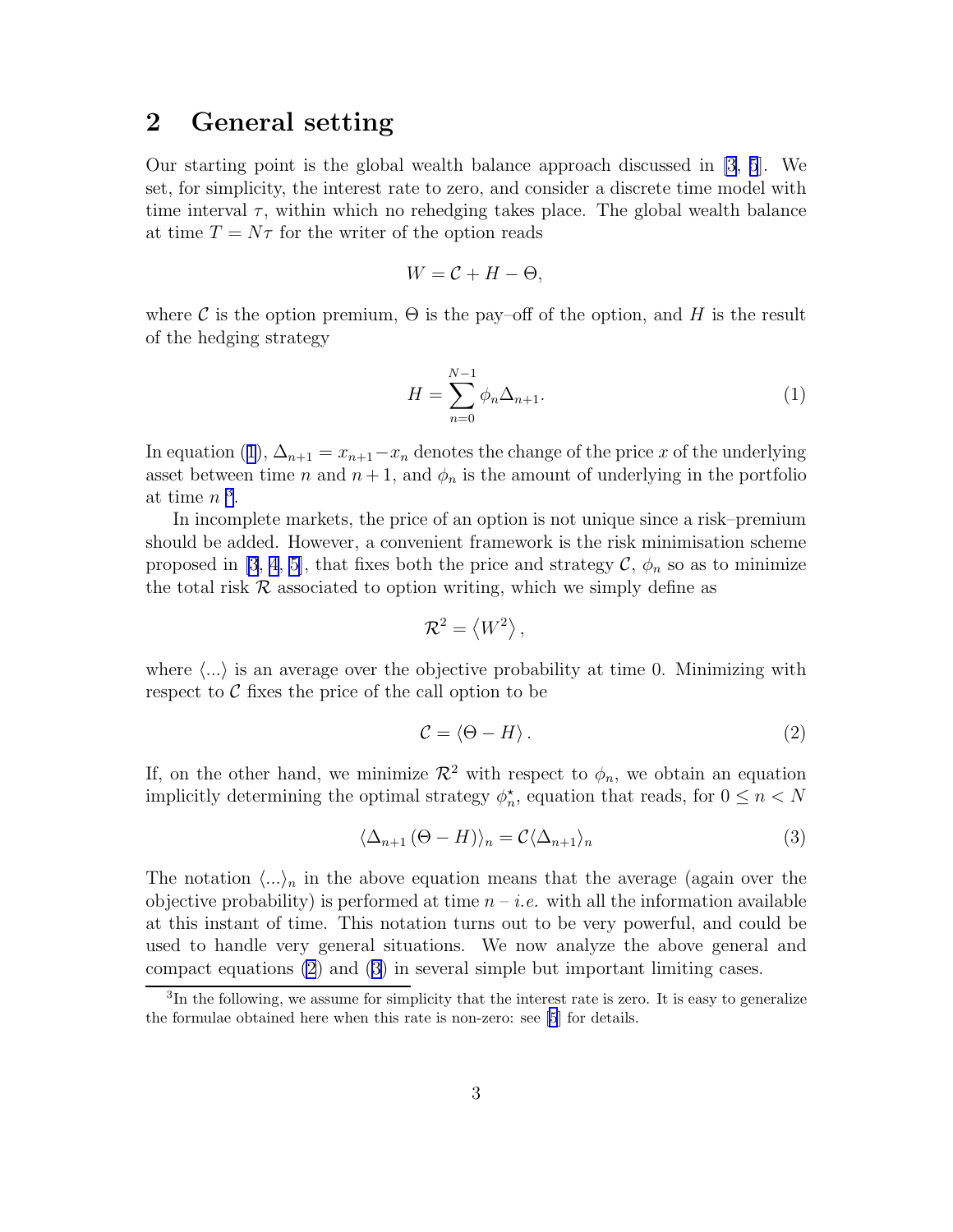### <span id="page-3-0"></span>3 The case of zero conditional drift

Let us define the conditional drift  $\mu_n$  and the conditional variance  $D_n$  at time n as

$$
\mu_n = \langle \Delta_{n+1} \rangle_n
$$
  
\n
$$
D_n = \langle (\Delta_{n+1} - \mu_n)^2 \rangle_n.
$$

Note that these quantities are the expected drift and variance for the next time interval, and depend in general on the past (realized) history of price changes.

We start by assuming that the drift  $\mu_n$  is identically zero (this is to say, the price process is a 'martingale'). Then, since  $\phi_n$  is known at time n, one has that

$$
\langle \phi_n \Delta_{n+1} \rangle = \langle \phi_n \langle \Delta_{n+1} \rangle_n \rangle = 0,
$$

and therefore that  $\langle H \rangle = 0$ . This implies that the option price is nothing but the expectation value of the pay–off

$$
\mathcal{C}=\langle\Theta\rangle.
$$

To determine the optimal hedge, we note that, in general, one has

$$
\langle \Delta_{n+1} H \rangle_n = \sum_{m=0}^{N-1} \langle \phi_m \Delta_{m+1} \Delta_{n+1} \rangle_n
$$
\n
$$
= \phi_n \langle \Delta_{n+1}^2 \rangle_n + \sum_{m=0}^{N-1} \phi_m \Delta_{m+1} \mu_n + \sum_{m=n+1}^{N-1} \langle \phi_m \mu_m \Delta_{n+1} \rangle_n.
$$
\n(4)

In the case of vanishing drift  $\mu_n = 0$  we therefore have that

$$
\langle \Delta_{n+1} H \rangle_n = \phi_n D_n
$$

sothat the optimal hedging strategy can be computed, from equation  $(3)$  $(3)$ , as  $[3, 5]$ 

$$
\phi_n^* = \frac{1}{D_n} \left\langle \Delta_{n+1} \Theta \right\rangle_n.
$$

### 4 Perturbative expansion for small drift

Let us now turn to the case where the conditional bias  $\mu_n$  is non-zero but small. Usingequation  $(4)$ , it is easy to see that the basic equations  $(2)$  $(2)$  and  $(3)$  $(3)$ , which determine the optimal price and the hedging strategy, can be solved perturbatively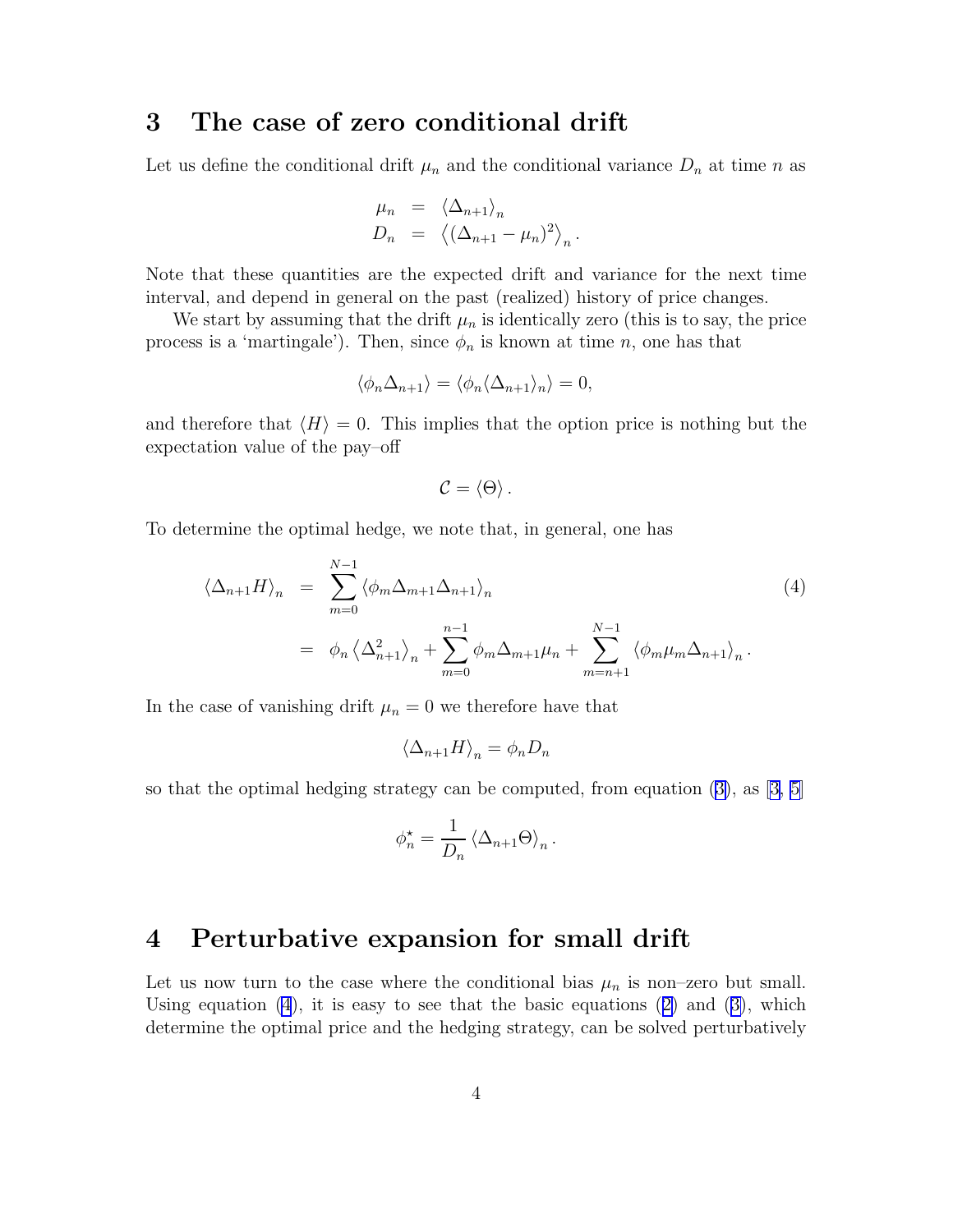<span id="page-4-0"></span>in  $\mu_n$ . For our purposes, we will only need the first correction in the conditional drift, which we now derive. First note that equation([2](#page-2-0)) can be rewritten as

$$
\mathcal{C} = \langle \Theta \rangle - \sum_{n=0}^{N-1} \langle \phi_n^* \mu_n \rangle.
$$

In particular, to first order in  $\mu_n$ , one finds that

$$
\mathcal{C} = \langle \Theta \rangle - \sum_{n=0}^{N-1} \left\langle \frac{\Delta_{n+1} \mu_n}{D_n} \Theta \right\rangle.
$$
 (5)

One can also compute the first correction to the hedging strategy, by combining equation [\(4](#page-3-0)) with the zero–th order results obtained in the last section. One obtains then

$$
\phi_0^* = \frac{1}{D_0} \langle \Delta_1 \Theta \rangle - \frac{1}{D_0} \sum_{n=1}^{N-1} \left\langle \frac{\Delta_{n+1} \mu_n}{D_n} \Delta_1 \Theta \right\rangle - \frac{1}{D_0} \mu_0 \langle \Theta \rangle.
$$
 (6)

In the above equation, we have only shown the optimal hedge for the first time period  $\phi_0^*$ . The explicit expression for the optimal hedge for the subsequent time periods is also of a similar form, but it is quite intricate and not very illuminating. More importantly, it is not necessary to determine the correct hedging strategy. This important point will be discussed, in a slightly more general context, in section [7](#page-11-0).

### 5 A general model for weakly correlated processes

Let us introduce a rather general model for correlated price increments. We first define an auxiliary set of uncorrelated i.i.d. random variables  $\{\eta_n\}$ , distributed according to an arbitrary probability distribution<sup>4</sup>  $P(\eta)$ . The joint distribution is then given by

$$
P(\{\eta_n\}) = \prod_n P(\eta_n).
$$

We will assume that  $P(\eta)$  is symmetrical<sup>5</sup> – *i.e.* that

$$
\int \eta^{2q+1} P(\eta) d\eta = 0,\t\t(7)
$$

<sup>&</sup>lt;sup>4</sup>The following results can be generalized to the case where the distribution  $P(\eta)$  explicitly depends on *n*.

<sup>&</sup>lt;sup>5</sup>In the sequel, we will actually only need that equation (7) holds for  $q = 0,1$ .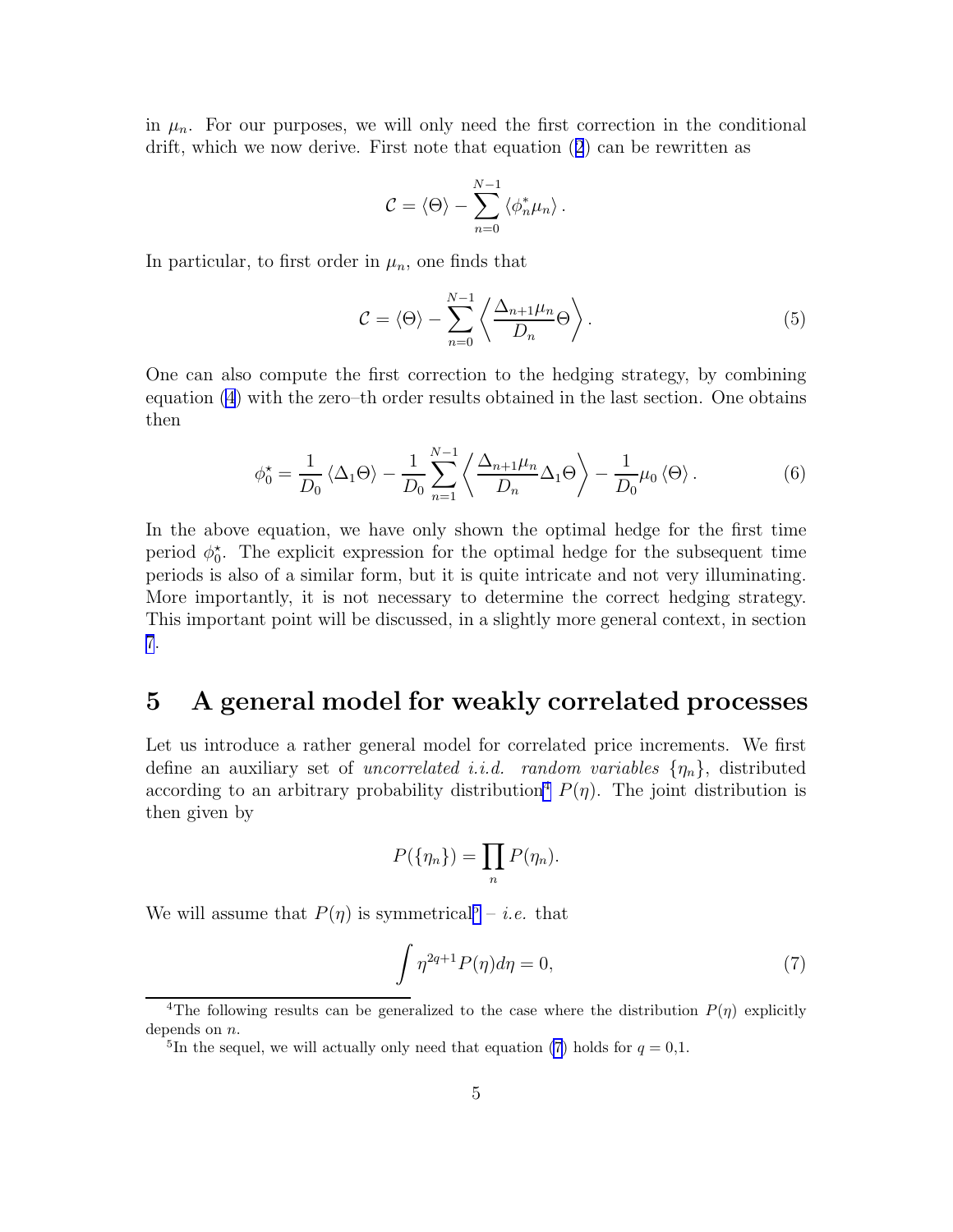and we will denote the second moment of  $P$  by

$$
D = \int \eta^2 P(\eta) d\eta.
$$

We now construct the set of correlated price increments  $\{\Delta_n\}$  by writing

$$
\Delta_n = \sum_m M_{nm} \eta_m + \mu,\tag{8}
$$

with

$$
M_{nm} = \delta_{n,m} + \frac{1}{2D}c_{n-m}.
$$

The coefficients  $c_n$  are assumed to satisfy

$$
c_0 = 0 \qquad \qquad c_{-k} = c_k.
$$

In the sequel, we assume that both the  $c_k$ 's and  $\mu$  are small, and will work only to first order in both  $\mu$  and  $c$ .

Let us show the significance of equation (8), by first noting that, since  $\langle \eta_n \rangle = 0$ , we have that

$$
\langle \Delta_n \rangle = \mu.
$$

Therefore  $\mu$  is nothing but the average *unconditional* drift of the price process. Moreover, to first order in  $c$ , the following holds

$$
\langle (\Delta_n - \mu)(\Delta_m - \mu) \rangle = \sum_{i,j} M_{ni} M_{mj} \langle \eta_i \eta_j \rangle = D \delta_{n,m} + c_{n-m}.
$$

The coefficients D and c denote then, respectively, the *unconditional* variance and correlation of the price increments. Finally, one has that, independently of  $c_{n-m}$ , and for all  $p$ ,

$$
\langle (\Delta_n - \mu)^p \rangle = \langle \eta^p \rangle.
$$

We note that the variance of the price differences over a time scale  $n$ , given by

$$
\sigma^{2}(n) = \left\langle \left( \sum_{k=m+1}^{m+n} (\Delta_{k} - \mu) \right)^{2} \right\rangle , \qquad (n \ge 1)
$$

is related to the correlation coefficients  $c_k$  as follows

$$
\sigma^{2}(n) = nD + \sum_{k=1}^{n-1} 2(n-k)c_{k}
$$
  
\n
$$
c_{n} = \frac{1}{2} (\sigma^{2}(n+1) - 2\sigma^{2}(n) + \sigma^{2}(n-1)).
$$
\n(9)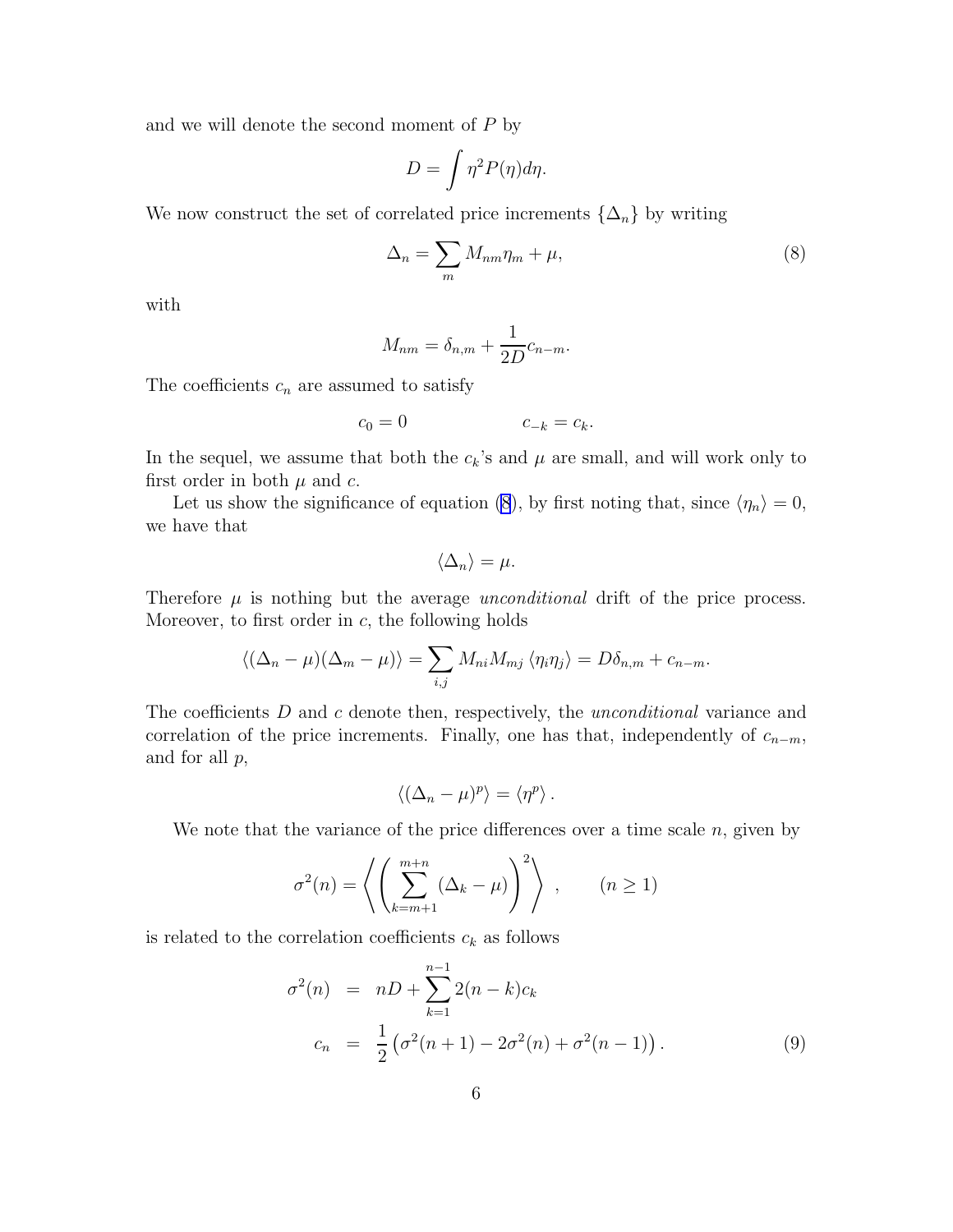<span id="page-6-0"></span>In the case where  $c_n = 0$ , one finds  $\sigma^2(n) = nD$ , whereas, in the case of very short range anticorrelations  $(c_n = -c\delta_{n,1})$ , one has  $\sigma^2(n) = n(D - 2c) + 2c$ . In this case, the global volatility  $\sigma^2(n)/n \to D-2c$  is lower than the short–range volatility  $\sigma^2(1) = D.$ 

The probability distribution of the price increments can be written, to first order in  $\mu$ , c, as

$$
\prod_{n} P\left(\Delta_{n} - \mu - \frac{1}{2D} \sum_{m} c_{n-m} \Delta_{m}\right)
$$
\n
$$
= \left[1 - \mu \sum_{n} \frac{\partial \ln P}{\partial \Delta_{n}} - \frac{1}{2D} \sum_{n,m} \frac{\partial \ln P}{\partial \Delta_{n}} c_{n-m} \Delta_{m}\right] \prod_{n} P(\Delta_{n}).
$$
\n(10)

It is now easy to write the marginal distribution at time  $n = 0$ , given all previous returns  $\Delta_n$  with  $n \leq 0$ 

$$
\left[1 - \mu \sum_{n>0} \frac{\partial \ln P}{\partial \Delta_n} - \frac{1}{2D} \sum_{\max(n,m)>0} \frac{\partial \ln P}{\partial \Delta_n} c_{n-m} \Delta_m \right] \prod_{n>0} P(\Delta_n). \tag{11}
$$

The equation above follows immediately from the general expression for the probability distribution, up to a possible normalization factor. To show that (11) is actually correctly normalized, we have only to note the obvious fact that

$$
\int d\Delta P(\Delta) \frac{\partial \ln P}{\partial \Delta} = 0.
$$

Moreover, using that

$$
\int d\Delta P(\Delta) \Delta \frac{\partial \ln P}{\partial \Delta} = -1
$$

$$
\int d\Delta P(\Delta) \Delta^2 \frac{\partial \ln P}{\partial \Delta} = 0
$$

it is then easy to show that the *conditional* drift and variance  $\mu_n$  and  $D_n$  are given, to first order in  $\mu$  and  $c$ , by

$$
\mu_{n-1} = \mu + \sum_{m < n} c_{n-m} \left( \frac{1}{2D} \Delta_m - \frac{1}{2} \frac{\partial \ln P}{\partial \Delta_m} \right)
$$
\n
$$
D_n = D.
$$

### 6 Derivative pricing with small correlations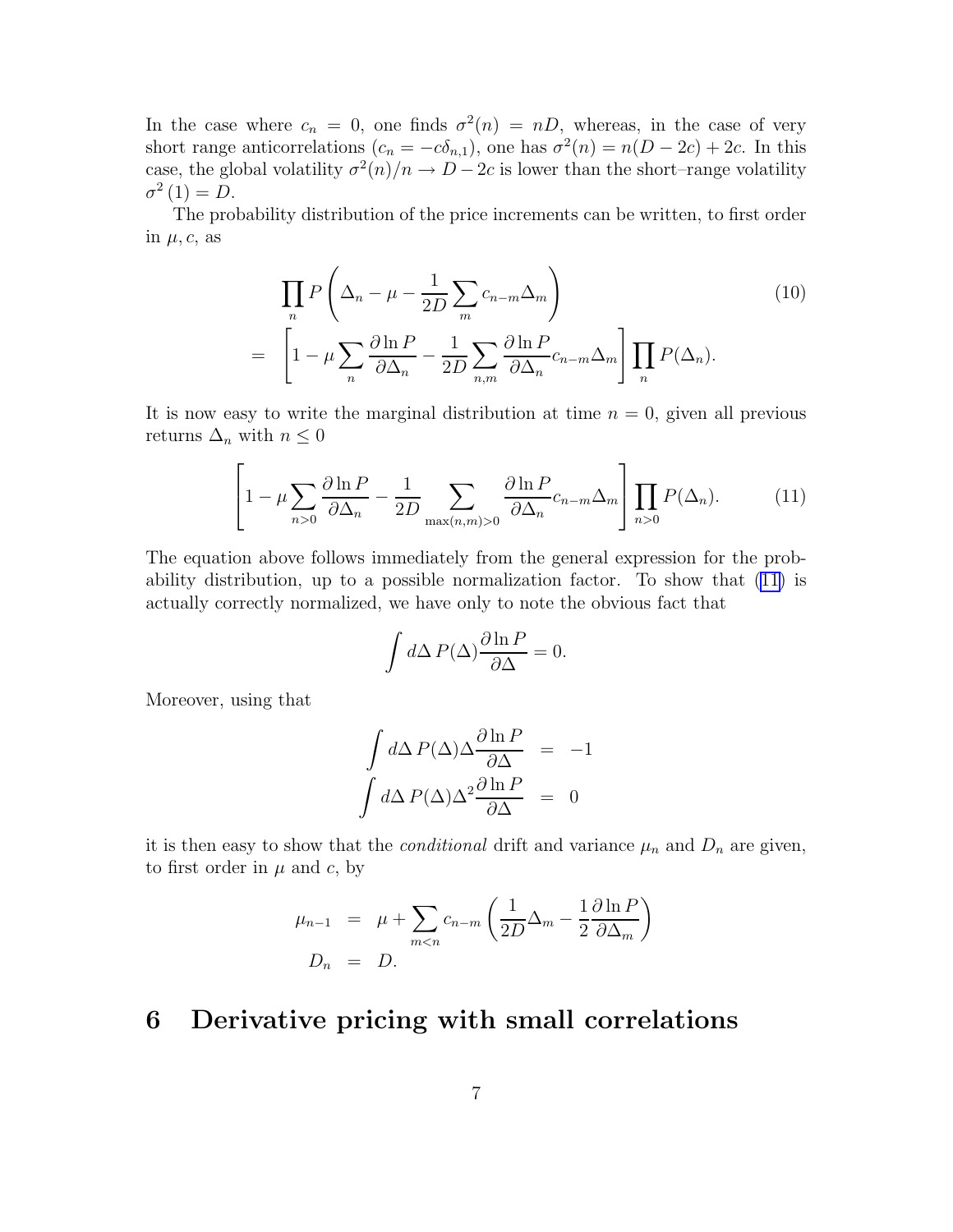#### <span id="page-7-0"></span>6.1 A general formula

Let us now apply the general perturbative formula([5\)](#page-4-0) for the price of the contract to the specific model of correlations described in the previous section . One finds

$$
C = \langle \Theta \rangle - \frac{1}{D} \sum_{n=1}^{N} \langle \mu_{n-1} \Delta_n \Theta \rangle
$$
  
=  $\langle \Theta \rangle - \frac{\mu}{D} \sum_{n=1}^{N} \langle \Delta_n \Theta \rangle - \frac{1}{2D} \sum_{n=1}^{N} \sum_{m < n} c_{n-m} \left\langle \left( \frac{1}{D} \Delta_m - \frac{\partial \ln P}{\partial \Delta_m} \right) \Delta_n \Theta \right\rangle$ 

.

Now, the above averaging  $\langle \cdots \rangle$  is performed over the 'correlated' historical price increment distribution, equation([11](#page-6-0)). It is convenient to re–express all of the following formulæ in terms of an auxiliary probability distribution  $\prod_{n>0} P(\Delta_n)$ , which describes an unbiased and uncorrelated process, and is obtained by setting  $c_k = \mu = 0$ . We will denote the corresponding averages by  $\langle ... \rangle^0$ , where the superscript indicates that the conditional drift is now set to zero (in the case of a risk–free Gaussian model, this auxiliary probability distribution is called the equivalent martingale measure in the financial mathematics literature). Equation [\(11\)](#page-6-0) can then be reinterpreted as relating the two averaging procedures  $\langle \cdots \rangle$  and  $\langle \cdots \rangle^0$  as follows

$$
\langle \cdots \rangle = \langle \cdots \rangle^0 - \mu \sum_{n>0} \left\langle \cdots \frac{\partial \ln P}{\partial \Delta_n} \right\rangle^0 - \frac{1}{2D} \sum_{\max(n,m)>0} \left\langle \cdots \frac{\partial \ln P}{\partial \Delta_n} c_{n-m} \Delta_m \right\rangle^0.
$$

After a some algebra we then find that

$$
C = \langle \Theta \rangle^{0} + \mu \sum_{n=1}^{N} \langle F(\Delta_{n}) \Theta \rangle^{0} + \frac{1}{2D} \sum_{n=1}^{N} \sum_{m < n} c_{n-m} \langle F(\Delta_{n}) \Delta_{m} \Theta \rangle^{0}, \qquad (12)
$$

where

$$
F(\Delta) = -\frac{\partial \ln P}{\partial \Delta} - \frac{1}{D} \Delta.
$$

The above equation is the central result of this paper, that we now comment in various limits.

Let us first consider the purely Gaussian case, where  $\ln P(\Delta) = -\Delta^2/2D$  –  $1/2 \ln(2\pi D)$ . In this situation, it is easy to check that  $F(\Delta) = 0$ . Therefore, all corrections brought about by the drift and correlations strictly vanish, and the price can be calculated by assuming that the process is correlation–free. As shown in the Appendix, this is indeed expected in a continuous time framework. In other words, the price of the option is given by the Black–Scholes price, with a volatility given by the small scale volatility  $D$  (that corresponds to the hedging time scale), and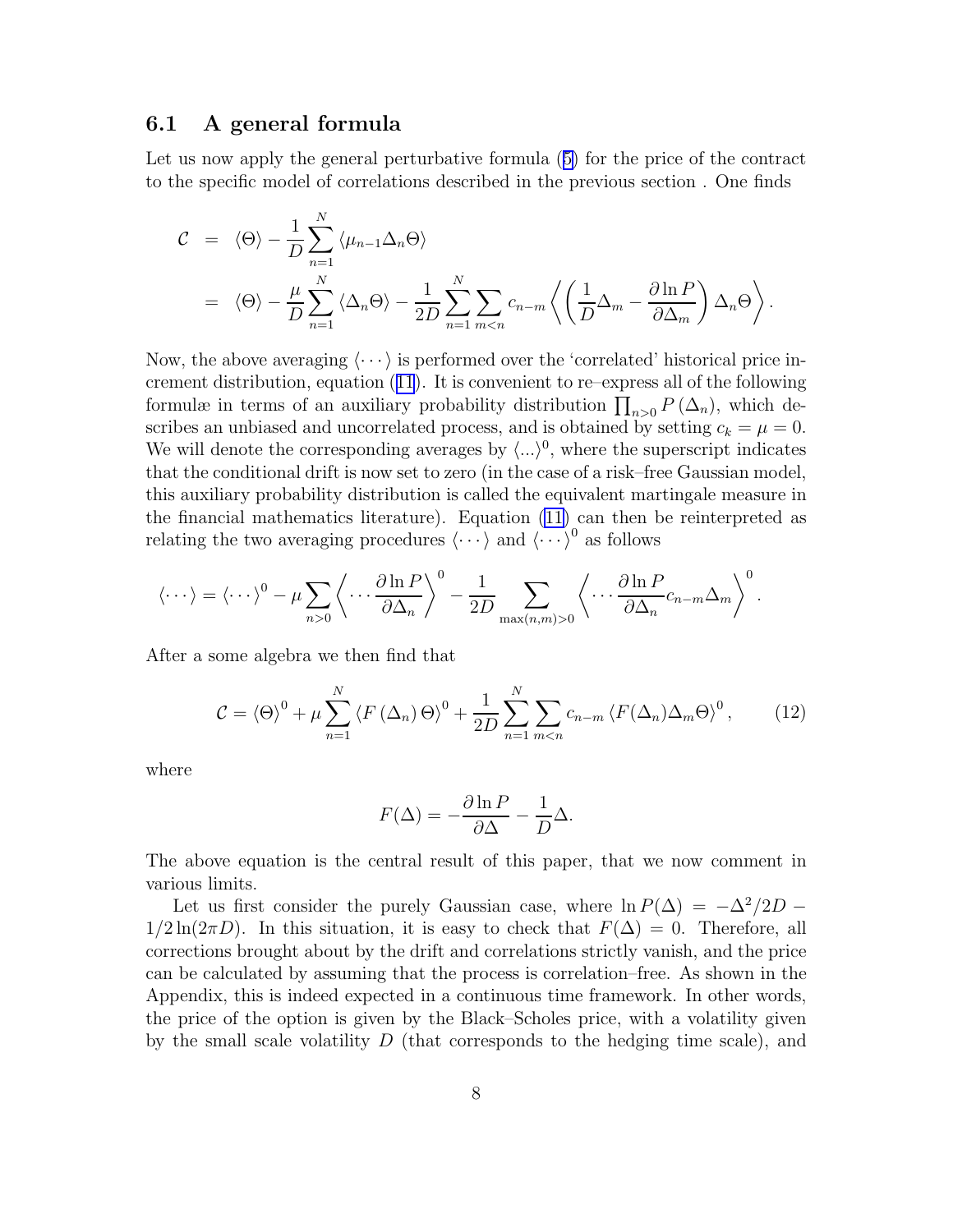not with the volatility corresponding to the terminal distribution,  $\sigma^2(N)/N$ . As we have already shown, when price increments are anticorrelated,  $D$  is larger than  $\sigma^2(N)/N$ , and the price of the contract is higher than the objective average pay–off. This is due to the fact that the hedging strategy is on average losing money because of the anticorrelations: a rise of the price of the underlying leads to an increase of the hedge, which is followed (on average) by a drop of the price.

For an uncorrelated non–Gaussian process, the effect of a non–zero drift  $\mu$  does not vanish, a situation already discussed in details in [\[5](#page-14-0)]. The same is true with correlations: the correction no longer disappears and one cannot price the option by considering a process with the same statistics of price increments but no correlations. Note that the correction term involves all  $\Delta_m$  with  $m < 0$ . This means, as expected a priori, that, in the presence of correlations, the price of the option does not only depend on the current price of the underlying, but also on all past price increments.

#### 6.2 The case of short range correlations

Let us illustrate the general formula in the case of very short range anticorrelations  $c_n = -c\delta_{n,1}$ . We will furthermore consider the simple case of path–independent pay–offs  $\Theta$ , which are functions only on the terminal price  $x_N$  of the underlying.

The calculation of the price will therefore involve the following quantities

$$
I_1 = \langle F(\Delta_n) | x_N \rangle^0 \qquad I_2 = \langle \Delta_n F(\Delta_m) | x_N \rangle^0,
$$

where the notation  $\langle ... | x_N \rangle^0$  means that we are conditioning on a given value of the terminal price  $x_N$ . The computation of the two quantities  $I_1, I_2$  is easily done in momentum space, with the aid the following formulae

$$
\int d\Delta \,\Delta P(\Delta)e^{iz\Delta} = iDz - \frac{i}{6}D^2(3+\kappa) z^3 + o(z^5)
$$

$$
\int d\Delta F(\Delta) P(\Delta) e^{iz\Delta} = \frac{i}{6}\kappa D z^3 + o(z^5),
$$

where  $\kappa$  is the kurtosis of the distribution of elementary increments. The result reads, for large N,

$$
I_1 = -\frac{\kappa}{N\sqrt{DN}}p_1 \qquad I_2 = -\frac{4\kappa}{N^2}p_2,
$$

where  $p_1$  and  $p_2$  are, respectively, the skewness and kurtosis polynomials

$$
p_1 = \frac{1}{6} \left( \tilde{x}^3 - 3\tilde{x} \right) \qquad \qquad p_2 = \frac{1}{24} \left( \tilde{x}^4 - 6\tilde{x}^2 + 3 \right)
$$

and where we have consider the natural scaling  $\tilde{x}^2 = (x_N - x_0)^2 / DN$ :  $\tilde{x}$  is the moneyness of the option counted in standard deviations. The general equation [\(12\)](#page-7-0)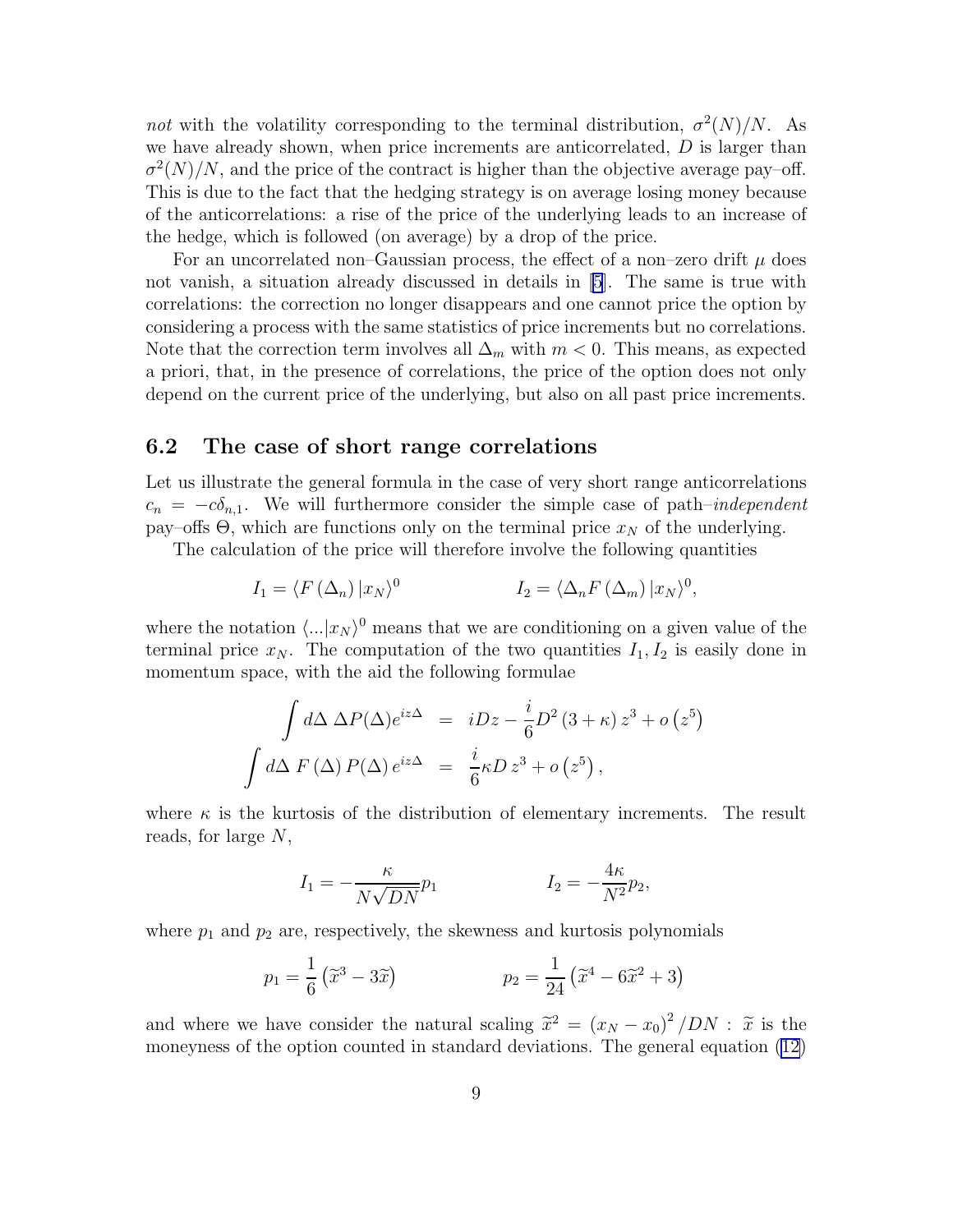<span id="page-9-0"></span>then takes the form  $C = \langle \Theta \rangle^0$ , with a modified pay–off function

$$
\widetilde{\Theta}(x_N) = \Theta(x_N) \left[ 1 - \frac{\kappa}{\sqrt{DN}} \left( \mu - \frac{c\Delta_0}{2DN} \right) p_1 + \frac{2c\kappa}{DN} p_2 \right],
$$

where the explicit dependence on the last past increment  $\Delta_0$  appears. Note that the correction terms vanish for at the money options  $(x_N = x_0)$ . Let us concentrate on the last term in the above equation. It represents an increase in the global kurtosis  $\kappa/N$  of the 'risk neutral' distribution that must be used to price the option:

$$
\frac{\kappa}{N} \to \frac{\kappa}{N} \left( 1 + \frac{2c}{D} \right). \tag{13}
$$

This is means that the 'implied' kurtosis is increased, in percent terms, as much as the global variance is decreased from the local one by correlation effects. Therefore the volatility 'smile', which is proportional to the kurtosis, is enhanced by the presence of anti–correlations, and reduced by the presence of correlations. Note that the above model neglects all volatility fluctuations, which lead to a terminal kurtosis decaying much more slowly than  $\kappa/N$  (see [\[5](#page-14-0)]). The above calculations could in principle be extended to deal with this effect, which is crucial for financial applications.

#### 6.3 An alternative model of correlations

Let us comment more on the above result. To this end, let us briefly discuss an other possible model of correlated price increments. One could consider, instead of the probability distribution([10\)](#page-6-0), the following distribution for price increments (we set for simplicity  $\mu = 0$ )

$$
\left[1 + \frac{1}{2D^2} \sum_{n,m} c_{n-m} \Delta_n \Delta_m \right] \prod_n P(\Delta_n). \tag{14}
$$

The above measure induces statistics similar to([10\)](#page-6-0), and in particular one still has that  $\langle \Delta_n \Delta_m \rangle = D \delta_{n,m} + c_{n-m}$ , and that  $\langle \Delta_n^p \rangle = \langle \eta^p \rangle$ . On the other hand, it is not hard to show, following an analysis similar to the one in section [3,](#page-2-0) that, to first order in the correlations, the price of an option is *unchanged*, regardless of the basic day–to–day probability distribution  $P(\eta)$ . How can one decide which model more accurately describes a specific time–series of price increments? To answer this question,we first note that ([10](#page-6-0)) and (14) coincide when  $P(\eta)$  is Gaussian. It must then be that the deviations involve the higher moments of P. Let us denote with  $\lambda_i$ the *i*–th cumulant of P (in particular  $\lambda_2 = D$  and  $\lambda_4 = D^2 \kappa$ , with  $\kappa$  the kurtosis), and with  $\lambda_i(n)$  the *i*–th cumulant of the return  $\Delta_1 + \cdots + \Delta_n$  of the stock in n time periods. If the price increments where independent, then  $\lambda_i(n) = n\lambda_i$ . In the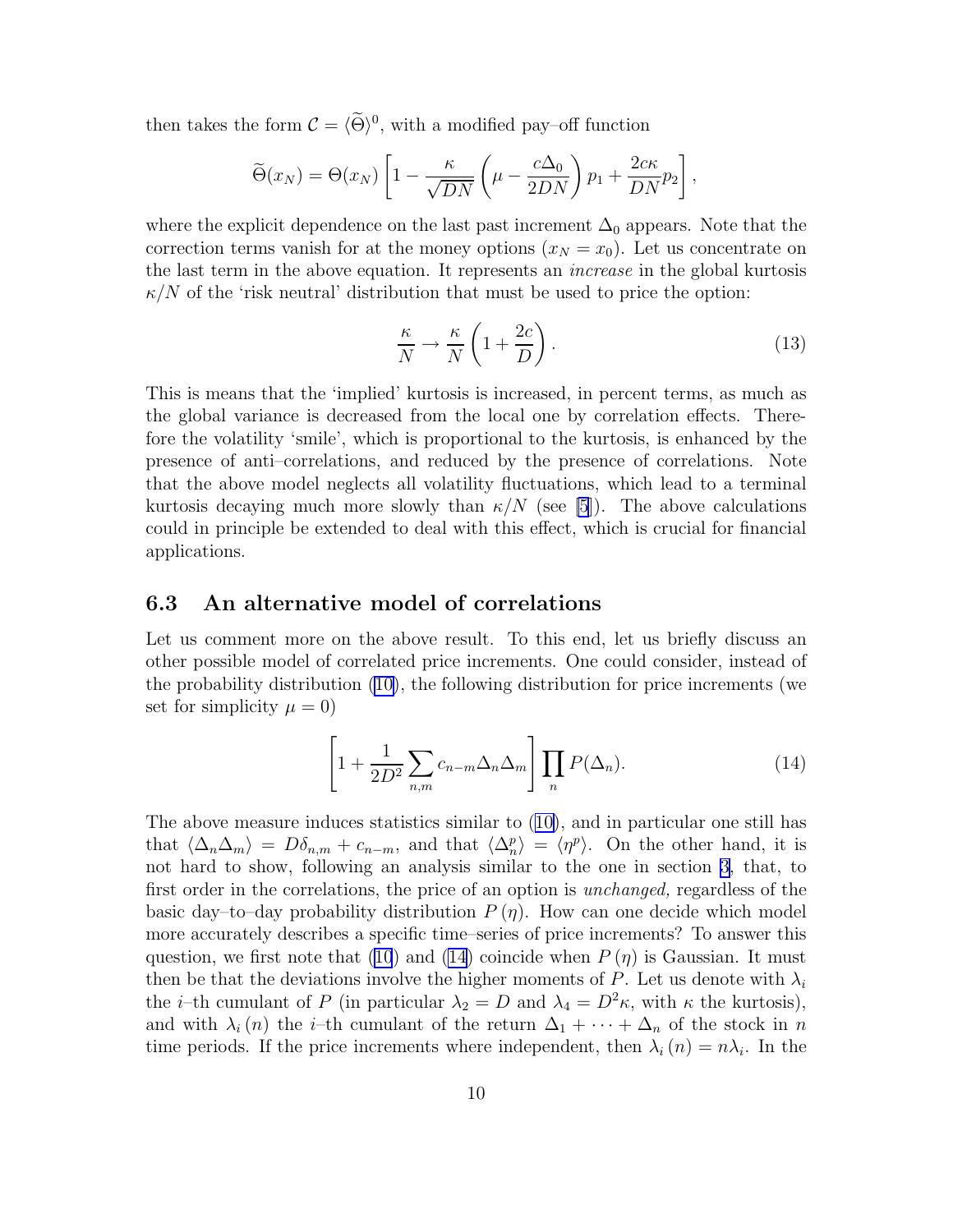presence of correlations, this equation is not valid any more, but, if the correlations are short–range, we can define global cumulants as

$$
\widetilde{\lambda}_{i} = \frac{1}{n} \lambda_{i} (n) . \qquad (n \to \infty)
$$

To be definite, let us consider the case already discussed of short–range anticorrelations  $c_1 = -c$ . We have already shown that  $\lambda_2(n) = n(D - 2c) + 2c$  and therefore that

$$
\widetilde{\lambda}_2 = D\left(1 - \frac{2c}{D}\right).
$$

It is then not hard to show that, if one considers the model [\(10](#page-6-0)), then the global forth moment is given by

$$
\widetilde{\lambda}_4 = D^2 \kappa \left( 1 - \frac{4c}{D} \right).
$$

On the other hand, if one uses [\(14\)](#page-9-0) one finds that

$$
\widetilde{\lambda}_4 = D^2 \kappa \left( 1 - \frac{8c}{D} \right).
$$

In both cases, the global historical kurtosis is reduced by anti–correlation effects, but the amount varies in the two models. Recalling that  $2c/D \simeq 0.10$ , we see that the two models differ by 10% in the measurement of the global kurtosis  $\lambda_4/D^2\kappa$ .

### 6.4 The case of Delta-hedging

Le us conclude this section by discussing other possible hedging schemes. Instead of choosing the optimal hedge that minimizes the variance, one can follow the (sub– optimal)Black–Scholes  $\Delta$ –hedge. As emphasized in [[5](#page-14-0)], this leads in general to a negligible risk increase, and has the advantage of removing the effect of the drift  $\mu$ on the price, and therefore reduces the risk associated to change of long time trends, encoded in  $\mu$ . One might therefore expect that  $\Delta$ –hedging also allows one to get rid of the correlations. However, the following calculation shows that this is not the case.

Up to first order in c, it is sufficient to consider that the  $\Delta$ –hedge is given by

$$
\phi_{BS,n} = \frac{\partial}{\partial x_n} \langle \Theta \rangle_n^0 = - \langle \frac{\partial \ln P}{\partial \Delta} (\Delta_{n+1}) \Theta \rangle_n^0.
$$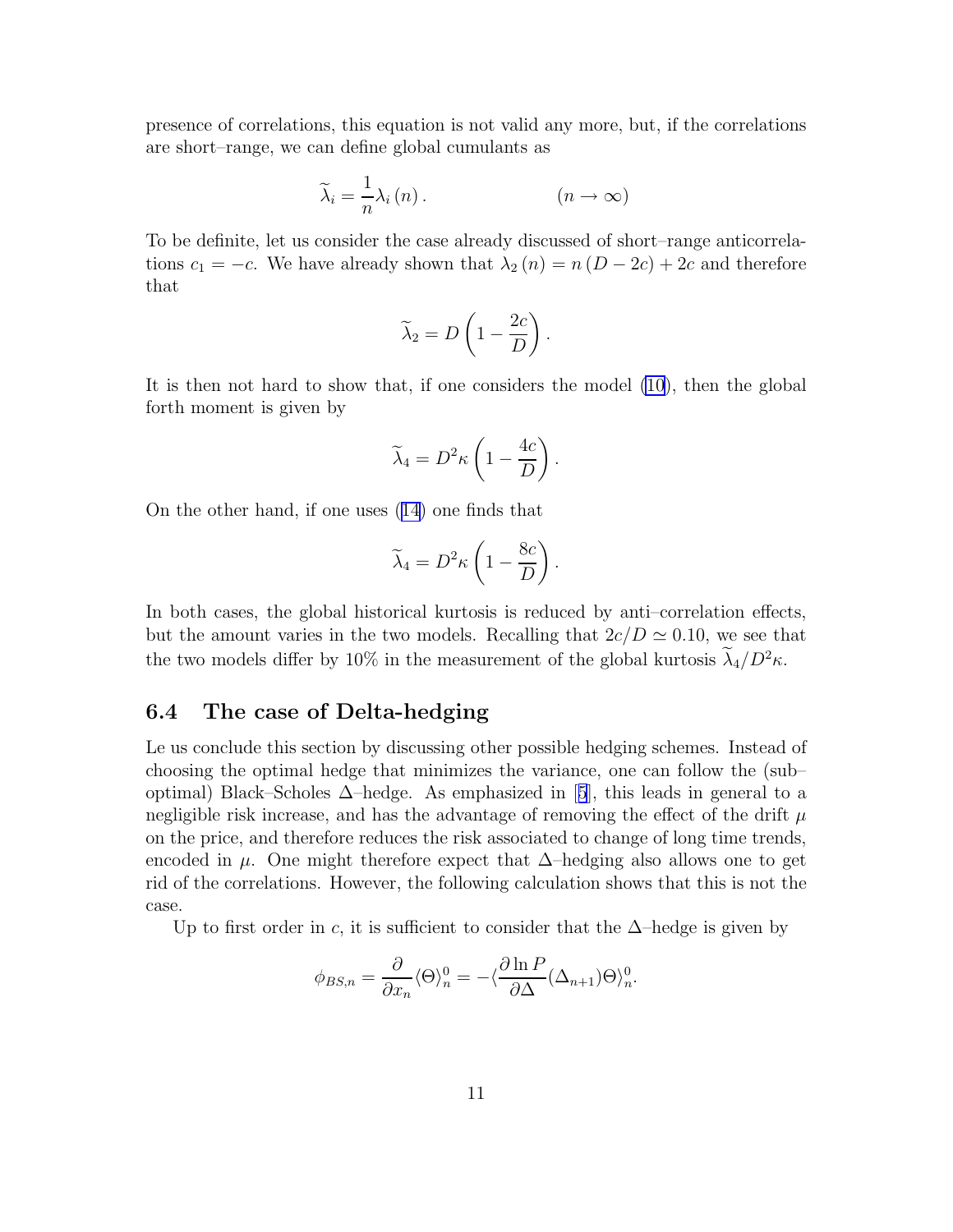<span id="page-11-0"></span>The price of the contract is then given by

$$
\mathcal{C} = \langle \Theta \rangle - \sum_{n=0}^{N-1} \langle \mu_n \phi_{BS,n} \rangle
$$
  
=  $\langle \Theta \rangle + \sum_{n=0}^{N-1} \left\langle \mu_n \frac{\partial \ln P}{\partial \Delta_{n+1}} \Theta \right\rangle$   
=  $\langle \Theta \rangle^0 + \frac{1}{2} \sum_{n=1}^{N} \sum_{m$ 

Note that, in this case, the drift  $\mu$  indeed disappears to first order even if  $F(\Delta)$  is not zero; the correlations, on the other hand, are still present within a  $\Delta$ –hedging scheme.

### 7 Other optimization schemes

Let us now consider a slightly different problem, where the price of the option is fixed by the market to a certain value  $\mathcal{C}_M$ . The option trader knows that price increments have a non–zero conditional drift and wishes to buy and hedge the option in order to optimize a certain risk adjusted return. The wealth balance associated to selling the option now reads

$$
W=\mathcal{C}_M+H-\Theta,
$$

so that the expected return is equal to

$$
M=\mathcal{C}_M+\langle H-\Theta\rangle=\mathcal{C}_M-\mathcal{C}
$$

and the expected risk is

$$
\mathcal{R}^2 = \langle W^2 \rangle - M^2.
$$

We will assume that the trader wants to maximize a certain function  $G$  of  $M$  and  $\mathcal{R}$ , for example the Sharpe ratio  $G_1 = M/\mathcal{R}$ , or a certain risk corrected return  $G_2 = \lambda M - \mathcal{R}$ .

Consider a small variation  $\delta \phi_n$  of the strategy  $\phi_n$ . The corresponding changes in M and  $\mathcal R$  read

$$
\frac{\delta M}{\delta \phi_n} = \mu_n \qquad \mathcal{R} \frac{\delta \mathcal{R}}{\delta \phi_n} = \langle \Delta_{n+1} (H - \Theta) \rangle_n + \mathcal{C} \mu_n.
$$

We may now extremize  $G$  with respect to the hedging strategy and obtain the following equation

$$
\frac{\delta M}{\delta \phi_n} \frac{\partial G}{\partial M} + \frac{\delta \mathcal{R}}{\delta \phi_n} \frac{\partial G}{\partial \mathcal{R}} = 0,
$$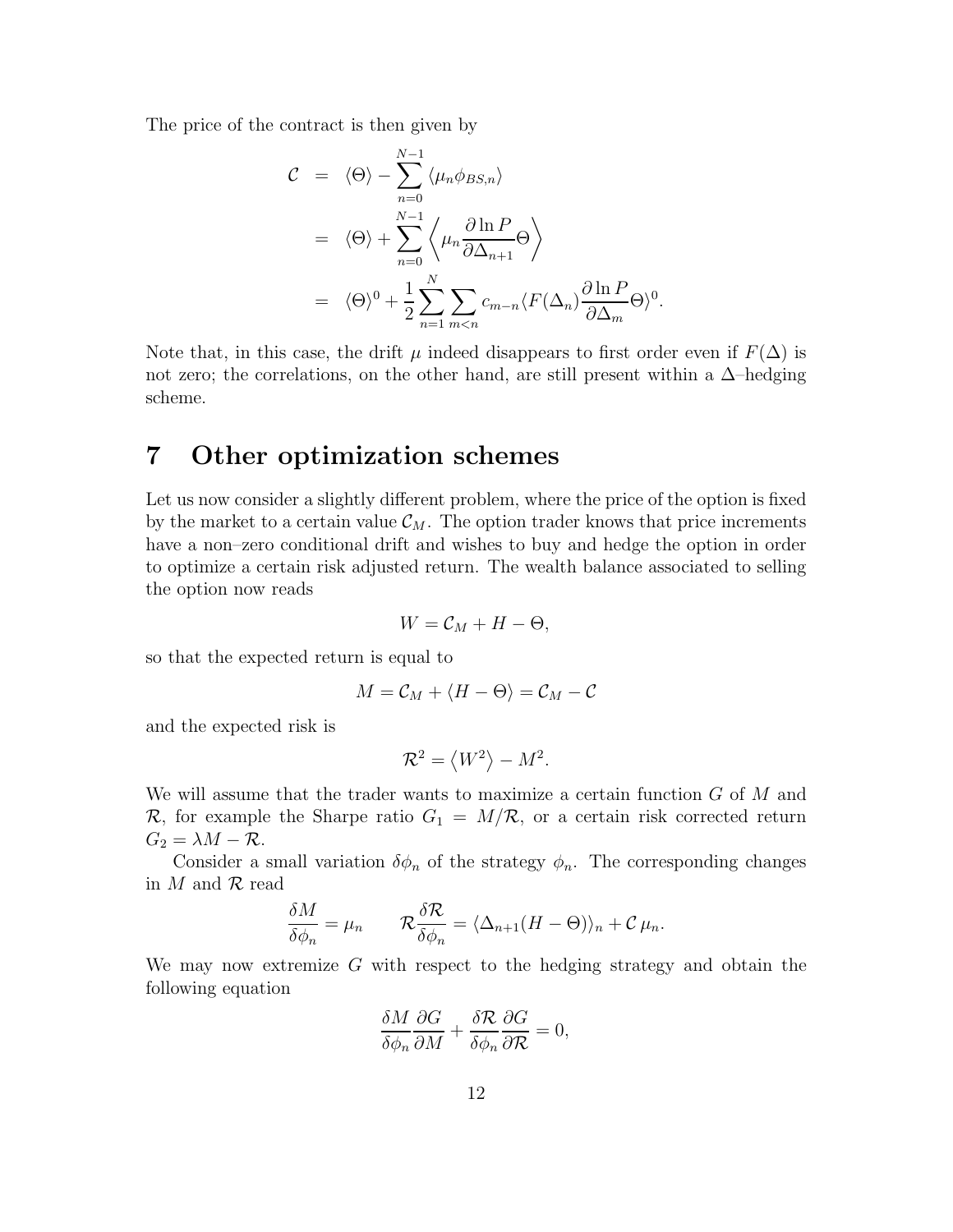$$
\langle \Delta_{n+1}(\Theta - H) \rangle_n = \mu_n \mathcal{C} + \mu_n \mathcal{G} \qquad \mathcal{G} = \mathcal{R} \frac{\partial_M G}{\partial_R G}.
$$
 (15)

In the two examples considered before, one has that

$$
\mathcal{G}_1=-\frac{\mathcal{R}^2}{M}\qquad \qquad \mathcal{G}_2=-\lambda \mathcal{R}.
$$

Equation (15) is a generalization of equation([3\)](#page-2-0), and is again well suited for a perturbation in  $\mu$ . We will work as always to first order in  $\mu$ , and we will call  $\phi$ the solution to (15) with the function  $\mathcal G$  set to zero – that is, the solution to the problem solved in section [4\)](#page-3-0). It is then easy to see, using equation [\(4\)](#page-3-0), that the optimal strategy is given by

$$
\phi_n^* = \widetilde{\phi}_n - \frac{\mu_n}{D_n} \mathcal{G}|_{\widetilde{\phi}}.
$$
\n(16)

We conclude this section by showing that the more general formalism developed above actually has some interesting consequences for the original problem of option pricing and hedging which was considered in the rest of the paper. Let us in particular consider, as we have done in the previous sections, a specific contract sold at time 0 at the optimal price  $\mathcal{C}_0$  and with optimized hedging strategy  $\phi_{n,0}^*$  (we will explicitly insert the time–index for the date of sale of the contract in the last part of this section). More generally, we may sell the same contract at some other time P at a price  $\mathcal{C}_P$  with a hedging strategy  $\phi_{n,P}^*$  (with  $n \geq P$ ). It is a natural question to ask what is the relation of the various hedging strategies  $\phi_{n,P}^{\star}$  for fixed time n, as we vary the sale time of the contract  $P$ . In particular, one may ask if the optimal hedging strategy  $\phi_{n,P}^*$  at time n should be equal to the optimal hedge  $\phi_{n,n}^*$  which one is to adopt if one is selling the contract at time  $n$ . This question can be easily answered in the framework of the present section, by noting that, at time  $n$ , the option traders wealth balance is given by the original price of the contract  $\mathcal{C}_P$  plus the returns of the hedging strategy up to time  $n$ 

$$
\mathcal{W}_n = \mathcal{C}_P + \phi_{P,P}^* \Delta_{P+1} + \cdots + \phi_{n-1,P}^* \Delta_n.
$$

From the point of view of the trader, the above quantity acts as an effective market price  $\mathcal{C}_M$ , and the optimization problem after time n is of the type described at the beginning of this section. Recalling that the trader is trying to minimize  $\langle W^2 \rangle$ , we deduce that the function G is given by  $M^2 + \mathcal{R}^2$ , and therefore that  $\mathcal{G} = M =$  $\mathcal{C}_M - \mathcal{C} = \mathcal{W}_n - \mathcal{C}_n$ . We can then use equation (16) to deduce that

$$
\phi_{n,P}^{\star} = \phi_{n,n}^{\star} - \frac{\mu_n}{D_n} \left( \mathcal{W}_n - \mathcal{C}_n \right).
$$

or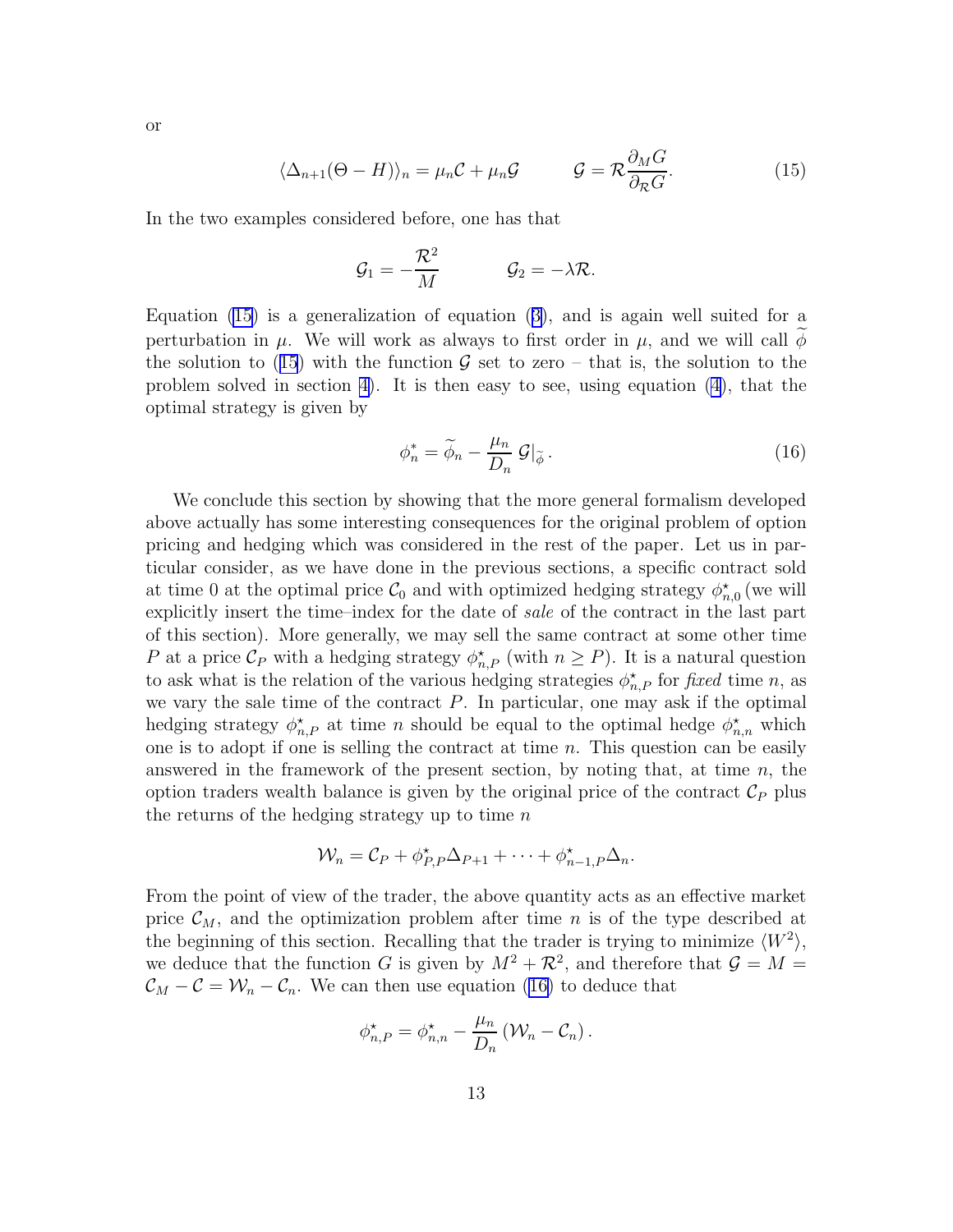The above equation has a clear interpretation. In a risk–free model, the quantity  $(\mathcal{W}_n - \mathcal{C}_n)$  vanishes, since we can, by assumption, perfectly reproduce the price– process of an option by hedging correctly. Therefore the correct hedge is independent of the time of sale of the contract. On the other hand, in a model with non–zero risk, one needs to correct the hedging strategy whenever the past hedge has not completely compensated the price change of the option. In particular, if the hedging strategy has made too much money and  $W_n > C_n$  has to decrease the amount of stock in the portfolio whenever the conditional drift  $\mu_n$  is positive, and increase it otherwise. A similar result was obtained in [\[5](#page-14-0)], section 3.4; it was however noted there that this history dependent strategy, although reducing the variance, actually increases the probabilty of large losses.

### 8 Summary and conclusion

We have considered the problem of option pricing and hedging when stock returns are correlated in time. Using a variance minimization framework, we have obtained a general formula, valid for weakly correlated non–Gaussian processes. We have shown that in the limit of Gaussian price increments, the correlations are irrelevant, in the sense that the Black–Scholes formula holds with volatility that of the price increments on the time–scale of the re–hedging. For non–Gaussian processes, however, further non trivial corrections to the 'smile' effect are brought about by the correlations, even when the hedge is the Black–Scholes ∆–hedge. The kurtosis to be used in option–pricing is neither the local one, nor the global one, but some effective kurtosis which depends on the strength of the correlations. The above formalism can be extended to treat the case where the distribution of price increments depends explicitly on time, as would be needed to treat the case of a time dependent volatility. Finally, we have given formula for the optimal hedge when the expected return associated to options is non zero.

## Appendix: Correlations within the Black–Scholes framework

The presence of correlations in the continuous time limit can be modelled as a history dependent drift term in the stochastic differential equation for the price (or log-price process). More precisely, the dynamical evolution of the price reads:

$$
dX(t) = \mu(t)dt + \sigma_0 dW(t)
$$
\n(17)

where the drift  $\mu(t)$  depends on the whole past history and  $dW$  is a Brownian noise of unit variance per unit time. A simple model of correlations is to assume that  $\mu(t)$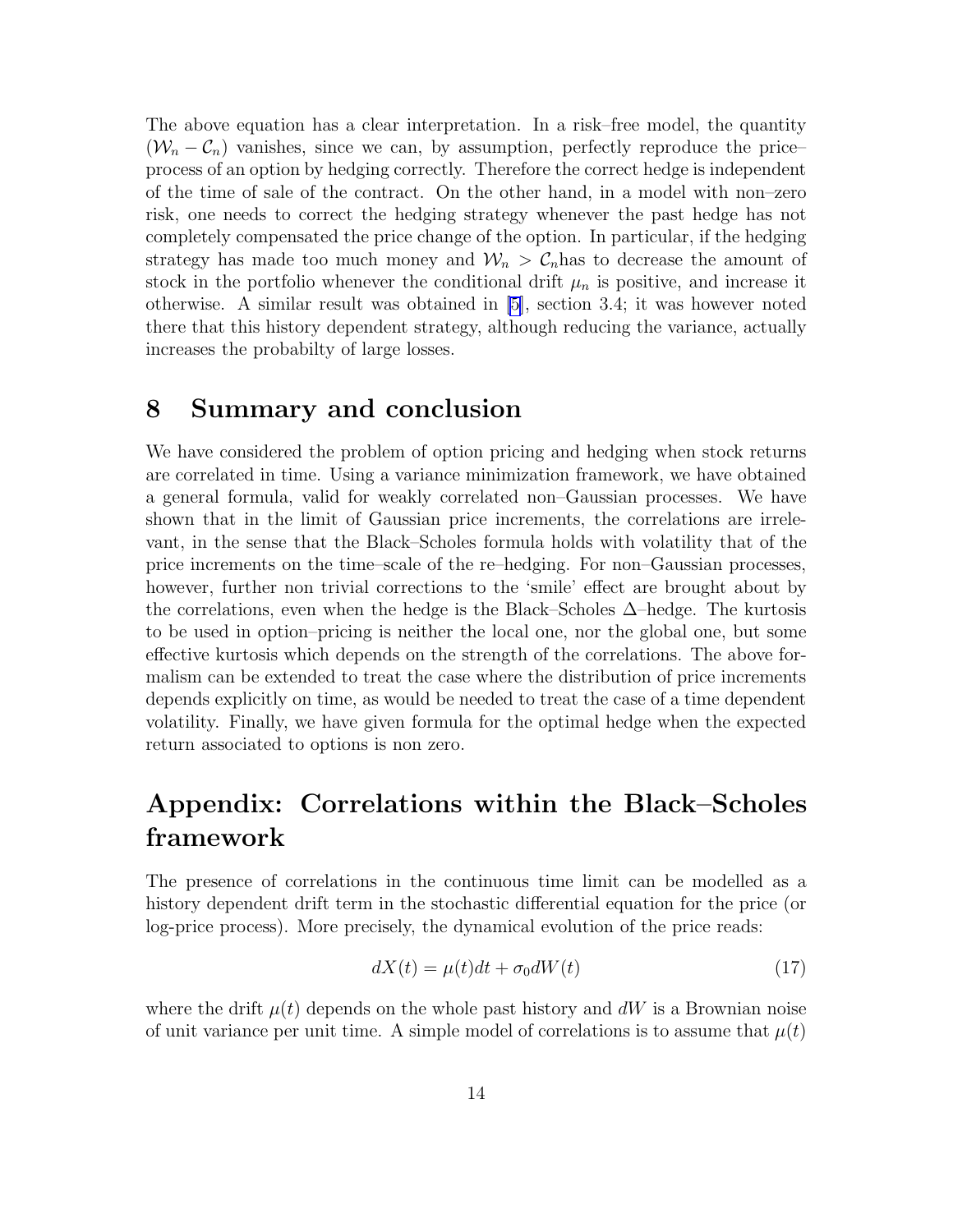<span id="page-14-0"></span>is constructed from the past values of  $dW(t')$  as an exponential moving average:

$$
\mu(t) = \epsilon \Gamma \int_{-\infty}^{t} dW(t') e^{-\Gamma(t-t')}.
$$
\n(18)

When  $\epsilon > 0$ , this corresponds to correlations in price increments extending over a time scale  $\Gamma^{-1}$ . Conversely,  $\epsilon < 0$  corresponds to anticorrelations. It is easy to see that in this model, the time dependent square volatility  $\sigma^2(t)$  is given by:

$$
\sigma^{2}(t) = \frac{1}{t} \int_{0}^{t} dt' \left( \sigma_{0} + \epsilon (1 - e^{-\Gamma t - t'}) \right)^{2}, \qquad (19)
$$

that interpolates between the short term volatility  $\sigma_0$  and the long term volatility  $|\sigma_0 + \epsilon|.$ 

In the Black–Scholes formalism, however, the drift is totally absent from the price and hedge of an option. This is intimately related to the fact that the Ito formuladoes not involve the drift  $\mu(t)$  [[7\]](#page-15-0). Hence, it is immediate that in this case, correlations are irrelevant and only the short term volatility  $\sigma_0$  is needed to price the option. This is what we find within our general formalism in the case of Gaussian increments.

Note that the difference between the short term volatility and long term volatility is particularly striking in the case of an Ornstein-Uhlenbeck (mean reverting) process for which  $\mu(t) = -KX(t)$ . In this case, the long term volatility tends to zero:  $X(t)$ has bounded fluctuations, even when  $t \to \infty$ . Correspondingly, the average pay-off over the objective probability distribution is finite for  $t \to \infty$ , whereas the option price, given by the standard Black–Scholes formula with a volatility  $\sigma_0$ , tends to infinity. The difference between the two comes from the hedging strategy that loses, because of the anticorrelations, an infinite amount of money in the limit  $t \to \infty$ .

### References

- [1] see e.g. : J.C. Hull Futures, Options and Other Derivative Securities, Prentice Hall (1997).
- [2] P. Wilmott, Derivatives, The theory and practice of financial engineering, John Wiley (1998).
- [3] J. P. Bouchaud & D. Sornette, Journal de Physique I, 4, 863–881 (1994).
- [4] M. Schweizer, *The Mathematics of Operations Research*, **20**, 1–32 (1995).
- [5] J. P. Bouchaud & M. Potters, Theory of Financial Risks, Cambridge University Press (2000).